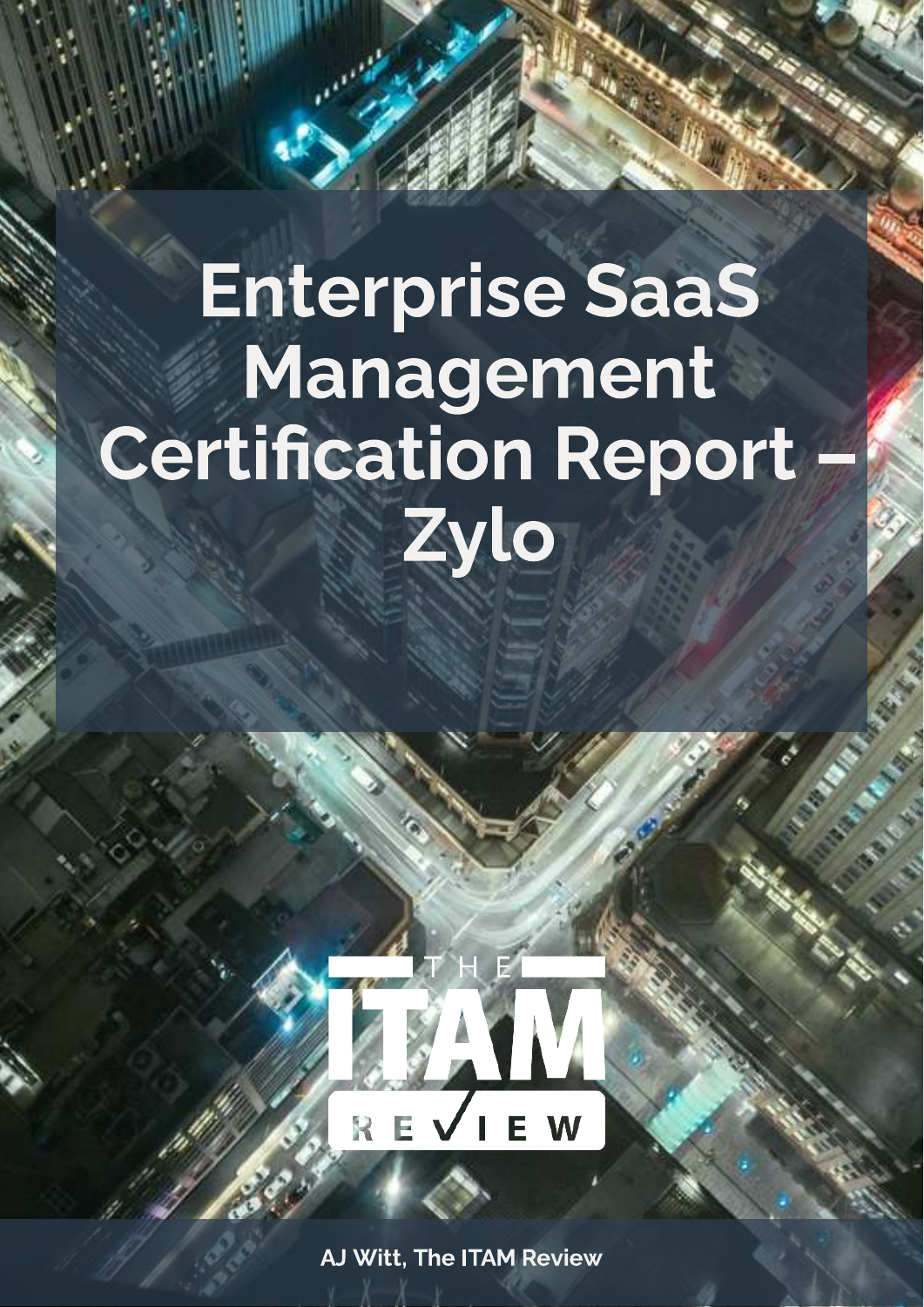## Executive Summary

certification in accordance with our public community, coursed onen Management certication in accordance with our public community-sourced [.](https://www.itassetmanagement.net/marketplace/certifications/saas-management-tool-certification-standard-v2/) Managament eestification in 20 open standard



Zylo benefits from category leadership and strong<br>enterprise penetration, particularly in North America. The product is well-placed to continue to drive the category forwards as new use cases and requirements emerge. Zylo focuses strongly on discovery, cost management and automation for shadow IT, departmental or democratised technology management, and traditional centralised IT. technology management, and traditional centralised IT.

Customer references consistently report Zylo's focus on<br>customer success as a key differentiator. Since we started tracking Zylo in 2018 the tool has evolved considerably to meet new customer requirements and serve new use cases.

meet new customer requirements and serve new use cases. Discussions with the Zylo management team consistently highlight how product development

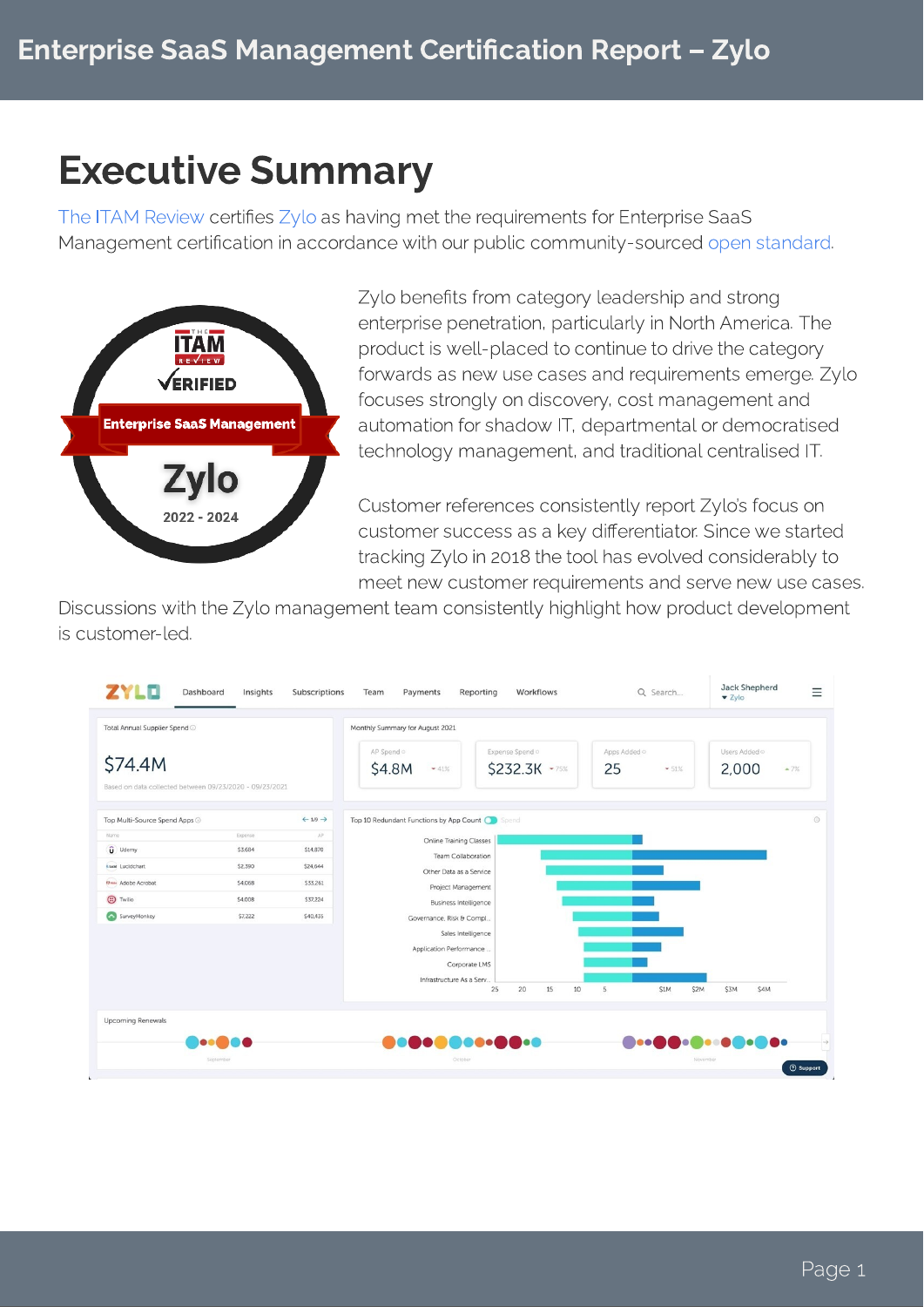# Background

Zylo Inc. was founded in 2016 by an experienced team led by Eric Christopher, Ben Pippenger,<br>& Cory Wheeler who all remain with the company. Privately held and based in Indianapolis USA they are well-funded, completing Series B funding in 2019. This funding has been invested in both the product and the leadership and operational teams, equipping Zylo Inc for growth. Zylo both the product and the leadership and operational teams, equipping Zylo Inc for growth. Zylo delivers management of SaaS discovery & cost management at enterprise scale.

# Analyst Review

Thisreview is based on a assume team of a manufacture website they by a completion they author. Zylo focuses on four key use cases for SaaS Management:

- 
- Discovery<br>• Cost Management
- Optimisation
- Automation

Additionally, the tool also provides Risk Management capabilities although in this latter category<br>it does not fully meet the certification criteria. In enterprises it is often the case that risk is managed by a dedicated team - Governance, Risk, and Compliance (GRC) and so for many managed by a dedicated team – Government principality and Compliance (GRC) and so for many customers this use case may be delivered by another toolset.

## Discovery & Inventory

Discovery and Inventory is provided via connectors to systems of record. Zylo does not provide<br>a dedicated agent which results in a low installation footprint and rapid deployment of the tool. It's as simple as getting the necessary account and API access to services you wish to manage using Zylo. The ITAM Review sees API connectivity to systems of record as the gold standard the Sooc discovery and Zylo. provides over as out of the boy. There is also an ADI coabling for SaaS discovery, and Zylo provides over 35 out of the box. There is also an API enabling customers and partners to develop custom connectors to meet specic customer needs.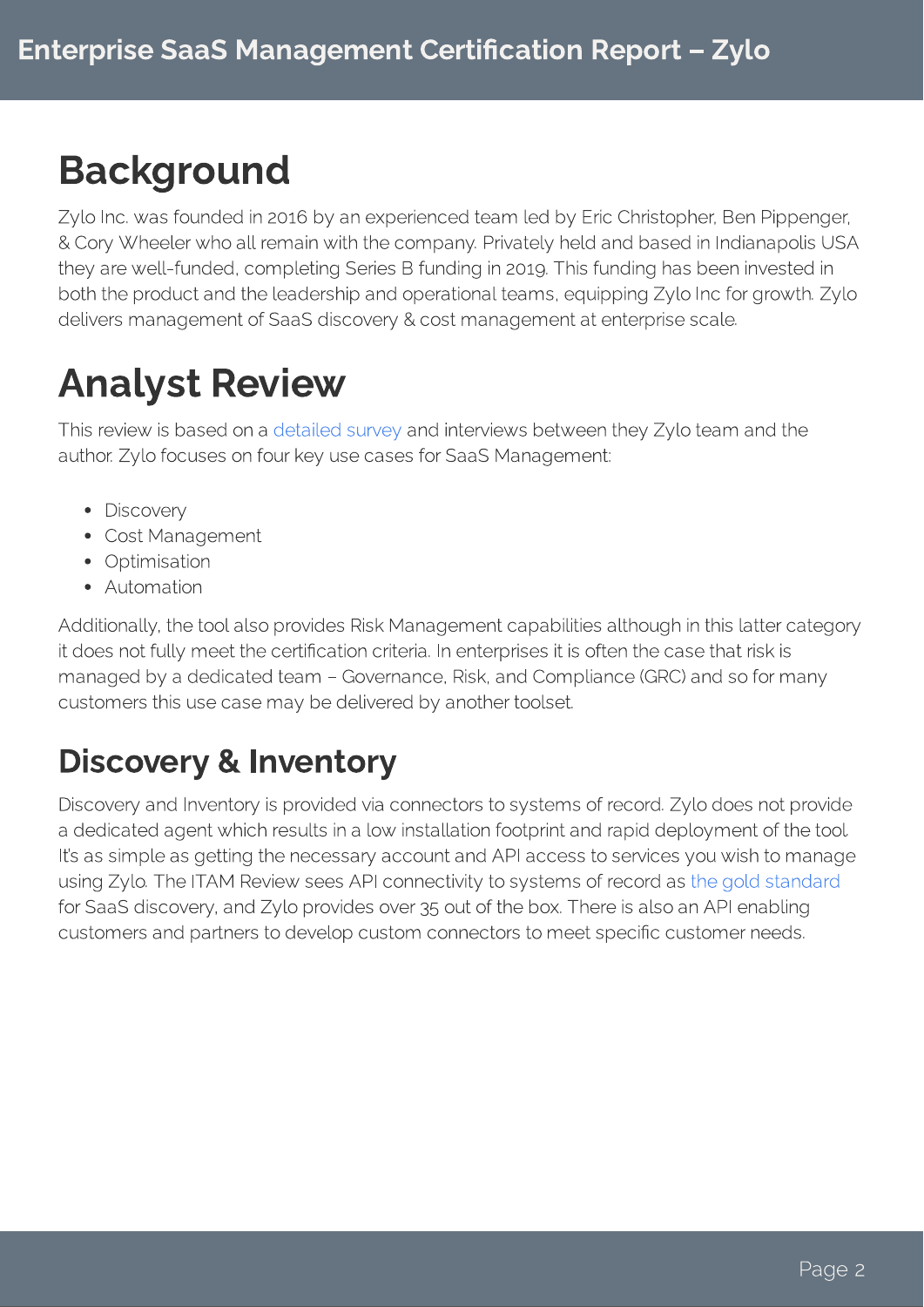#### Enterprise SaaS Management Certification Report - Zylo

| Dashboard<br>Insights<br><b>ILLE</b>                                                 | Subscriptions  | Team<br>Payments            | Reporting            | Workflows                                         | Q Search                   | Jack Shepherd<br>$\equiv$<br>Zylo |
|--------------------------------------------------------------------------------------|----------------|-----------------------------|----------------------|---------------------------------------------------|----------------------------|-----------------------------------|
| Subscriptions<br>Suppliers                                                           |                |                             | Search               | - Saved Filters<br>$\alpha$<br>$\sqrt{ }$ Filters | $f{H}$ Fields              | <b>Export</b><br>Primary          |
| <b><i>V</i></b> New Subscriptions in Your Portfolio                                  |                |                             |                      |                                                   | Return to Default View     | <b>Save as New Filter</b>         |
| App Status: Active 3<br>Expired $\circledR$ and Created Date: This Month $\circledR$ |                |                             |                      |                                                   |                            |                                   |
| Annual Spend <sup>O</sup><br>\$0<br>\$59,142                                         | AP Spend ©     | Expense Spend ©<br>\$59,142 |                      | Year to Date Spend @<br>\$59,142                  | Total Subscriptions @<br>7 |                                   |
| App Label                                                                            | Annual Spend 1 | AP Spend                    | <b>Expense Spend</b> | Number of Users Expensing                         | Licenses Purchased         | Provisioned Users                 |
| box Box                                                                              | \$4,239,421    | \$4,239,421                 | \$0                  | ×,                                                | 2,631                      | 2,631                             |
| Dropbox                                                                              | \$3,191,188    | \$3,191,188                 | \$0                  | $\omega$                                          | 4,100                      | 3,281                             |
| $\bullet$ + Jiro Jira                                                                | \$2,836,509    | \$2,836,509                 | \$0                  | $\overline{\phantom{a}}$                          | 3,381                      | 3,381                             |
| Z Zendesk                                                                            | \$1,528,360    | \$1,516,401                 | \$11,959             | 9                                                 | 4,200                      | 4,200                             |
| $\frac{1}{\text{cosmo}}$ Asana<br>۰                                                  | \$1,421,003    | \$1,421,003                 | \$0                  | $\sim$                                            | 4,050                      | 4,050                             |
| $S$ lack                                                                             | \$1,186,844    | \$1,183,328                 | \$3,516              | 3                                                 | 3,975                      | 3,975                             |
| Zoom<br>$\Box$                                                                       | \$1,085,920    | \$1,085,920                 | \$0                  | $\overline{\phantom{a}}$                          | 3,750                      | 7070<br><b>2</b> Support          |

Alongside the API connectivity direct into applications Zylo integrates with indirect sources of<br>data such as Single Sign On (SSO) systems. Integration with Google Workspace (formerly G Suite) provides visibility into free applications which leverage Google accounts for login and permission setting. Connections to accounting and expense systems (Concur, Expensify and others) discover software entitlements acquired via payment cards, expenses and departmental budgets. For organisations without compatible finance applications there is the option to automate entitlement import via flat files. This provides effective discovery for "shadow IT". Finally, Zylo also connects to sources of user information such as HRIS systems, enabling reconciliation of data between IT user directories and personnel systems, important for reconciliation of data between IT user directories and personnel systems, important for onboarding and oboarding users.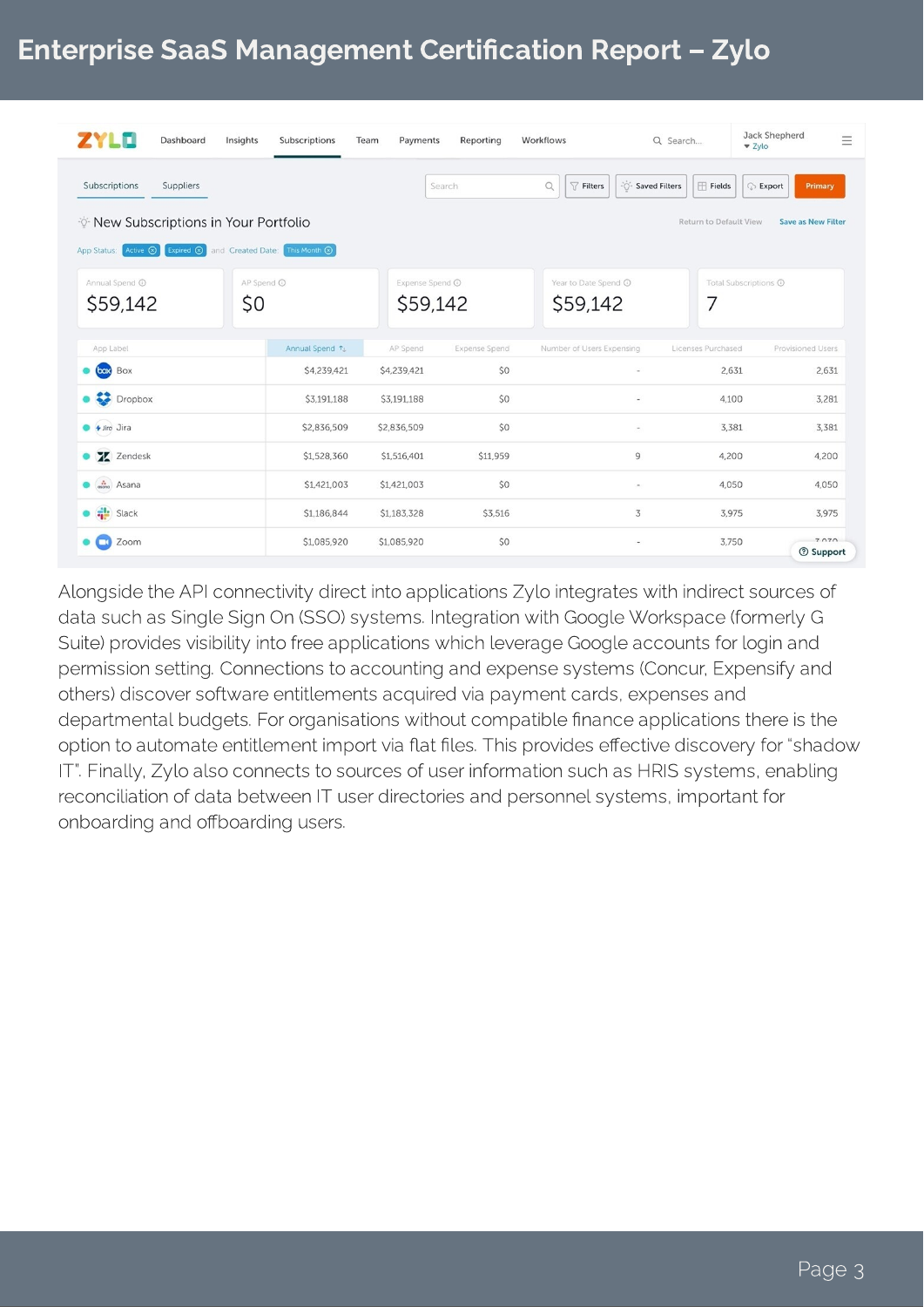The raw data gathered via APIs and other connectors is normalised by Zylo's proprietary AI engine. A key benefit of Zylo being a SaaS application itself is that the system has "seen" millions of software transactions and billing records, totalling almost \$1Tn in spend, which enables it to spot whether, for example, that line item on the Adobe invoice is for Creative Cloud or Document Cloud. This data is used to train what Zylo refers to as their "Zybrary", a proprietary application library that powers discovery and organisation of nearly 20,000 SaaS applications.

Rounding out the Discovery and Inventory use case is Zylo's contract concierge service. This service provides customers with the option to send contracts to Zylo's team for review and onboarding. This experienced team distils the key terms in the contract and onboards it into Zylo, setting up entitlement levels, renewal dates, and so on.

## Cost Management

With normalised data available, the first use case for Zylo customers is often cost management. The key driver here is the rich renewals management functionality, combined with usage data obtained from multiple discovery sources. Zylo presents upcoming renewals visually, enabling prioritisation of effort on this key work stream for a SaaS Management team. Usage data is combined with billing data to provide procurement with the ability to negotiate from a position of informed power.

## **Optimisation**

The optimisation use case grows from Discovery & Cost Management and enables SaaS Management teams to reduce costs, complexity, and risk. Zylo does this by identifying overlapping products and underutilised applications. Automated workflows and guided playbooks enable SaaS Management teams to act on insights provided by the tool, building in the necessary authorisation steps to confidently remove redundant or overlapping tools. This also contributes to risk management by enabling teams to identify unpopular or unused tools and begin a programme to standardise on fewer solutions.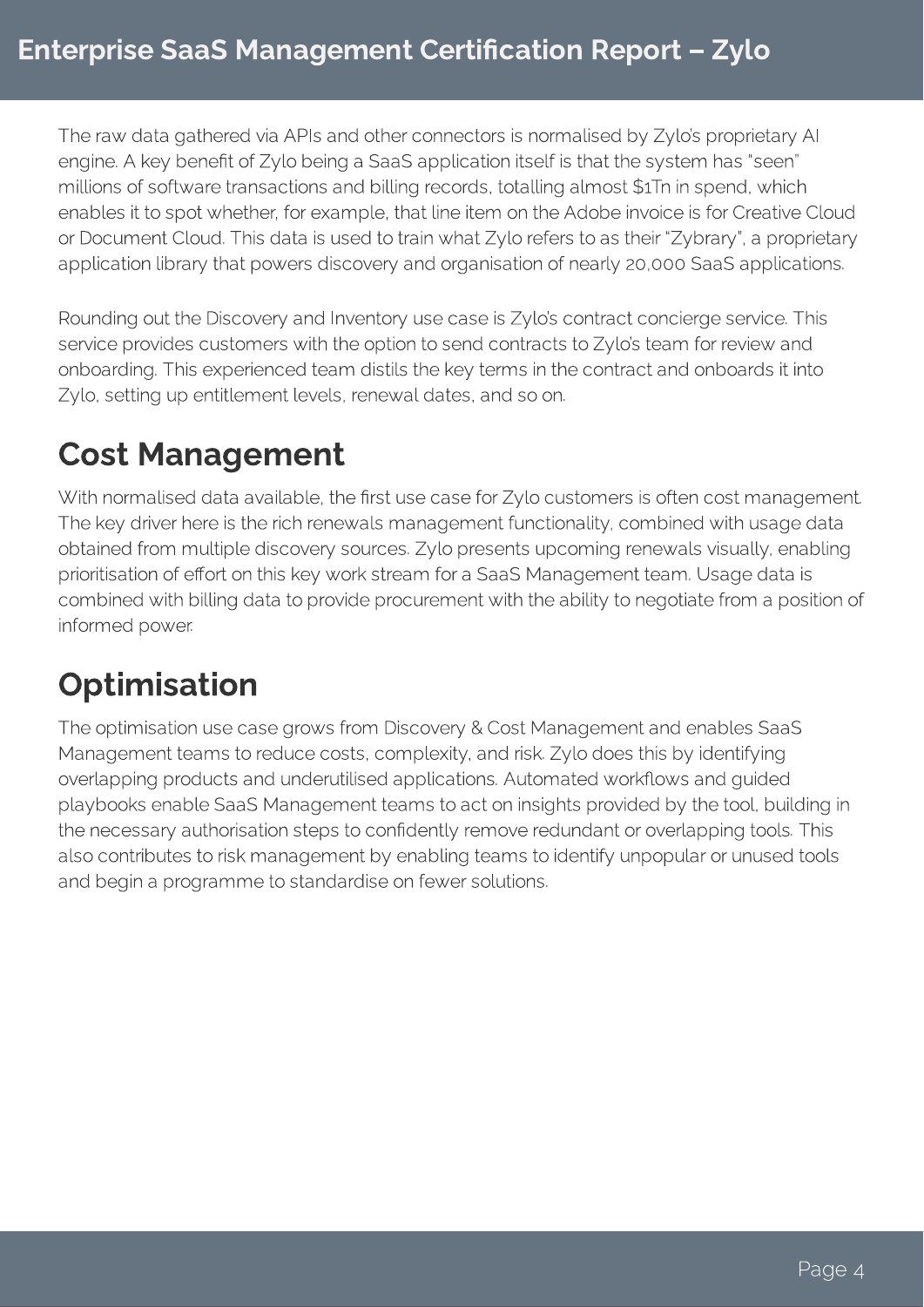#### Enterprise SaaS Management Certification Report - Zylo



#### Automation

Automation is key for many enterprises, and Zylo provides dynamic workflows along with an<br>enterprise application store. Taken together these capabilities make it easier for an organisation to deliver a "consumer" employee technology journey. Employees select applications from an app catalog, and requests for applications are integrated into their company's IT process. Administrators have a single control centre to both publish applications to their app catalog and monitor usage, track adoption, and run workflows to keep their SaaS portfolio optimised, such as deprovisioning or downgrading licenses that were once requested but going underused. This ensures employees have the right tools to do their jobs, are immediately effective on hire, and ongoing. Across all automation capabilities, Zylo maintains an audit trail of activity along with the ongoing. Across all automatic capabilities, Zylo maintains and along the activity along with the ability to fully automate or provide a step-by-step guided workow.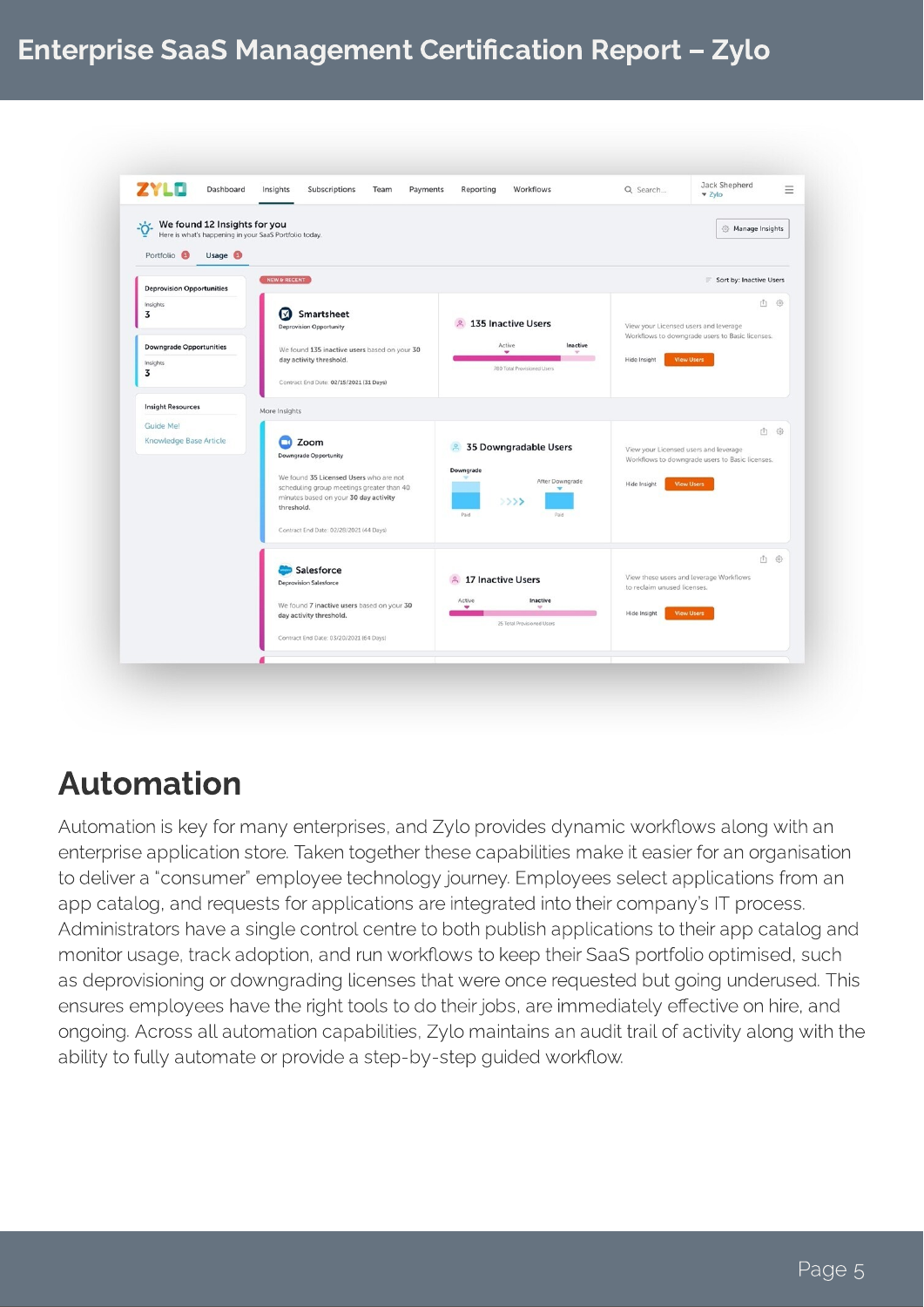| ZYLO                                |                            |                           |                           |                            |                           | Andy Benzo –                             |
|-------------------------------------|----------------------------|---------------------------|---------------------------|----------------------------|---------------------------|------------------------------------------|
| viewing 421 Applications            |                            |                           |                           |                            |                           | Have a question? Contact info@intuit.com |
| <b>Filter Applications</b>          |                            |                           | $\circledcirc$            | ◉                          |                           |                                          |
| $\hbox{\scriptsize\it Q}$<br>Search |                            | bqe                       |                           |                            |                           | Docu Sign                                |
| Category                            |                            |                           |                           | <b>Boomr</b>               |                           |                                          |
| $\Box$ Development                  |                            |                           |                           |                            |                           |                                          |
| $\Box$ E-Commerce                   | Adobe Campaign (i)         | ArchiOffice (i)           | Asana (i)                 | Boomr (i)                  | Camtasia (i)              | DocuSign (i)                             |
| $\Box$ HR                           | Marketing   Marketing Au   | Customer Service   Projec | Customer Service   Projec | Office   Accounting & Fina | Office   Screen & Video   | Sales   E-Signature                      |
| $\Box$ IT Infrastructure            |                            |                           |                           |                            |                           |                                          |
| □ Office                            |                            |                           |                           |                            | 0                         |                                          |
| $\Box$ Marketing                    |                            |                           |                           |                            |                           |                                          |
| $\vee$ View                         |                            |                           |                           | in                         |                           | <b>ORACLE</b>                            |
| Subcategory                         |                            |                           |                           |                            |                           |                                          |
| Content Management                  | Dropbox (i)                | Google Adwords (i)        | Hubspot (i)               | LinkedIn Sales Nav (i)     | Microsoft Office 365 (i)  | Oracle Taleo (i)                         |
| □ Demand Generation                 | Collaboration & Productiv. | Marketing   Digital Adver | Sales   CRM               | Sales   Sales Operations   | Collaboration & Productiv | HR   Talent Management                   |
| Digital Advertising                 |                            |                           |                           |                            |                           |                                          |
| Email Marketing                     | (⊘                         |                           |                           |                            |                           | ි                                        |
| Event Management                    |                            |                           |                           |                            |                           |                                          |
| □ Lead Generation                   | salesforce                 |                           |                           |                            |                           |                                          |
| $\vee$ View                         |                            |                           |                           |                            |                           |                                          |
| Functions                           | Salesforce CRM (i)         | ScheduleOnce (i)          | Slack (i)                 | Smartsheet (i)             | SurveyMonkey (            | Toggl (                                  |
| Account-Based Marketing             |                            |                           |                           |                            |                           |                                          |
| Accounting                          | Sales   CRM                | Office   Online Appoint   | Collaboration & Productiv | Customer Service   Projec  | Office   Survey           | Office   Accounting & Fina               |
| $\Box$ ALM Cuiton                   |                            |                           |                           |                            |                           |                                          |

## Risk Management

Zylo does not fully meet the certification for the Risk Management use case. Specifically, it does not report the compliance status of an application or track vulnerabilities. These are emerging use cases for SaaS Management and will not be relevant to all prospective users, but the noncompliance is noted here should this be important in shaping your buying decision.

## **Delivery**

Zylo is delivered as a SaaS application. Zylo also have an extensive partner programme for value-added resellers and managed service providers. Each Zylo customer receives onboarding and implementation support along with a one-year roadmap designed to ensure their SaaS Management programme is successful. Alongside this Zylo provides optional paidfor Managed Services including renewal negotiation support. The managed services approach will be of particular interest to enterprise customers who may not wish to build an in-house SaaS Management team.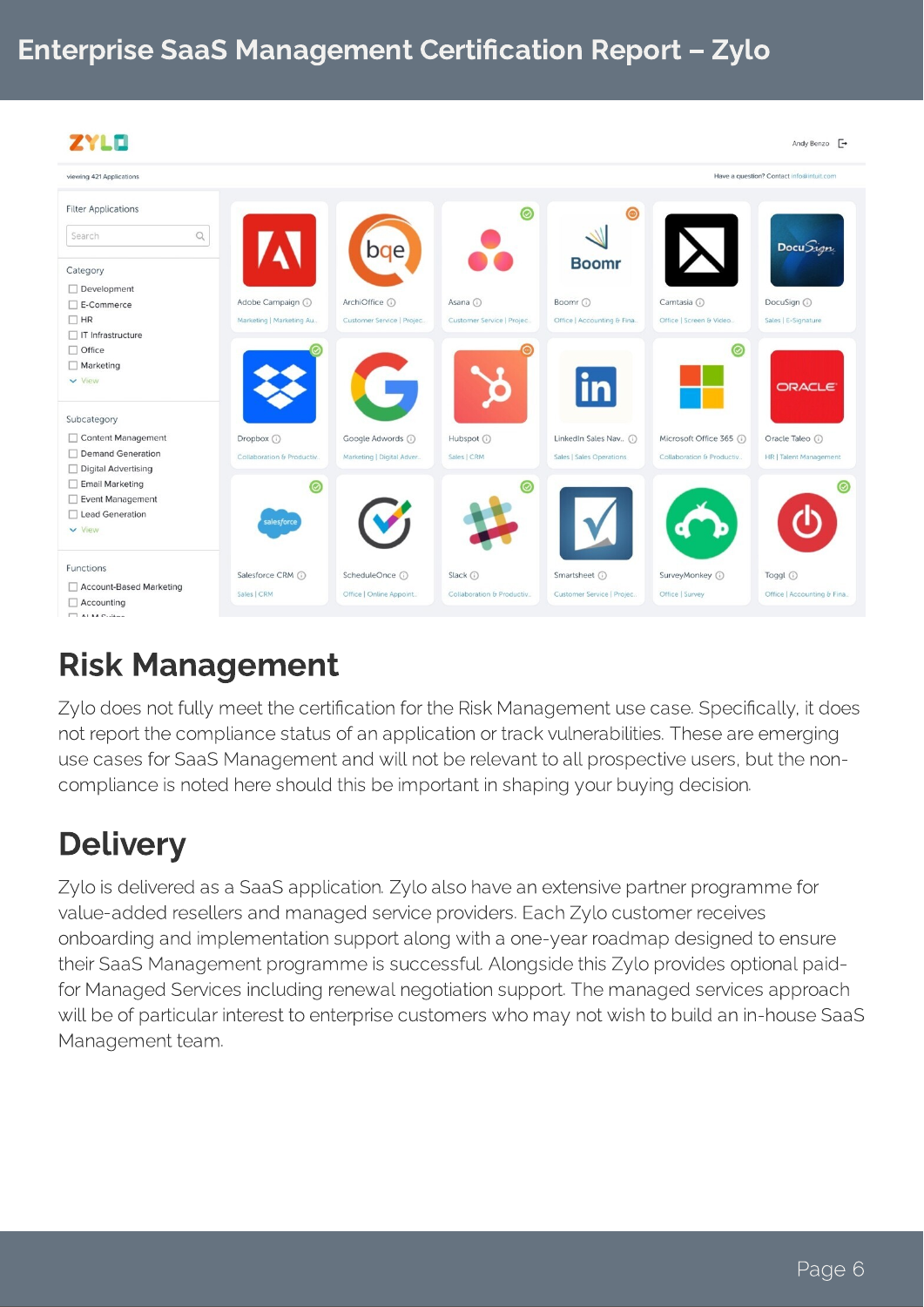## Review Summary

#### Pros

- Good for organisations with extensive P-Card and expensed SaaS spending<br>• Good for managing shadow and departmental IT
- 
- Machine-learning enhanced normalisation has processed nearly \$1Tn in spend
- Strong platform approach provides opportunity for innovation
- Category Leadership and strong management team
- $\bullet$  Enterprise-ready
- Enterprise-ready Contract on-boarding concierge service included

#### Cons

- Additional discovery steps required for customers not using compatible finance and expenses applications
- Does not discover all free SaaS apps
- Does not die die saak van die Saas-Spieg Unable to create user proles for automating role-based deployment & risk management

## Customer References

Zylo provided two customer references for this certification. These were interviewed<br>independently by an ITAM Review analyst. The ITAM Review welcomes further references and reviews for Zylo. If you wish to contribute, please submit your review on The ITAM Review reviews for Zylo. If you wish to contribute, please submit you review on the Marketplace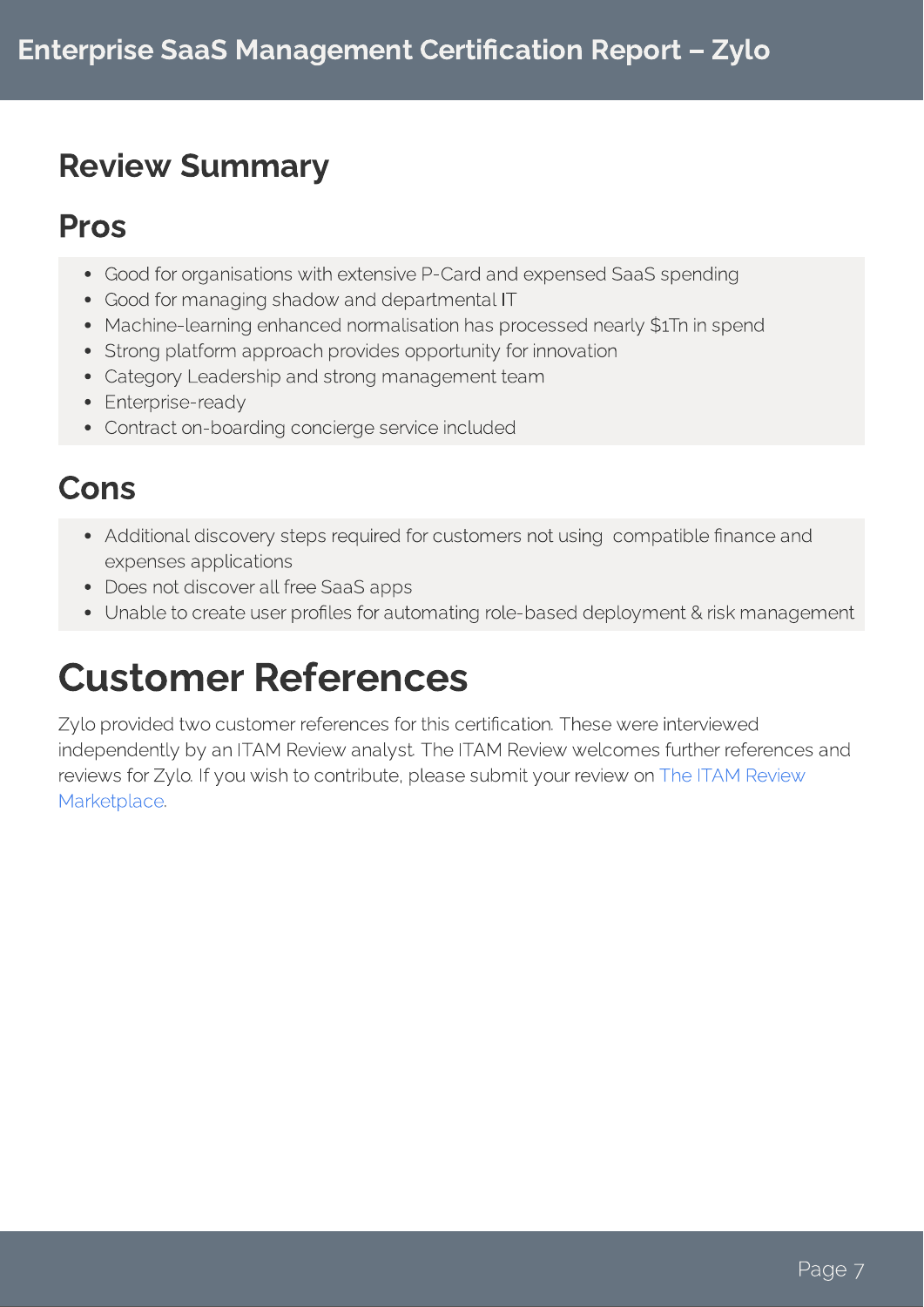#### Customer Reference 1: Global Media Company

This US-based organisation is a global media company with over 20,000 employees. They addressed enterprise-scale SaaS Management requirements. Zylo was recommended to them addressed enterprise-scale Saat Management republication of tool oppobilities and somice sot by another enterprise customer who felt that the combination of tool capabilities and service set them apart in the market.

The organisation found Zylo easy to install and to connect to their systems of record for both<br>entitlement and usage. Rapid onboarding meant they could very quickly build a picture of their SaaS estate and identify opportunities for cost optimisation and consolidation. The organisation's SaaS purchasing is largely decentralised to the department level and Zylo provides evidence of Saas purchasing is largely decentralised to the department level and zylo provides evidence of cost and usage when working with stakeholders in that devolved structure.

They make extensive use of Zylo's API connectors into SaaS applications and also to finance<br>and HR apps. This integrated approach means they can determine the end-to-end status of a SaaS application including: SaaS application including:

- 
- Who is using it and their employment status Departmental-level insights – e.g. usage of apps in a particular category on a perdepartment basis<br>• How much it costs
- 
- How many licenses are unallocated/underutilised
- Overlapping capabilities and contracts
- Enrichment of data supplied by SaaS providers they cited Adobe as an example. Adobe's user portal provides limited information, making it difficult to manage, whereas Adobe's user portal provides limited information, making it dicult to manage, whereas  $Z$ ylo connective greatly improve that ability

Within a year of deploying Zylo the reference was able to reduce app sprawl and cost by<br>looking at per-category contracts and usage and then standardising on a single app. The data provided by Zylo was vital in pushing that initiative forward, resulting in significant cost savings. They received extensive, high quality onboarding support, and that support continued through They received extensive, high quality onboarding support, and that support continued through the implementation and delivery phase.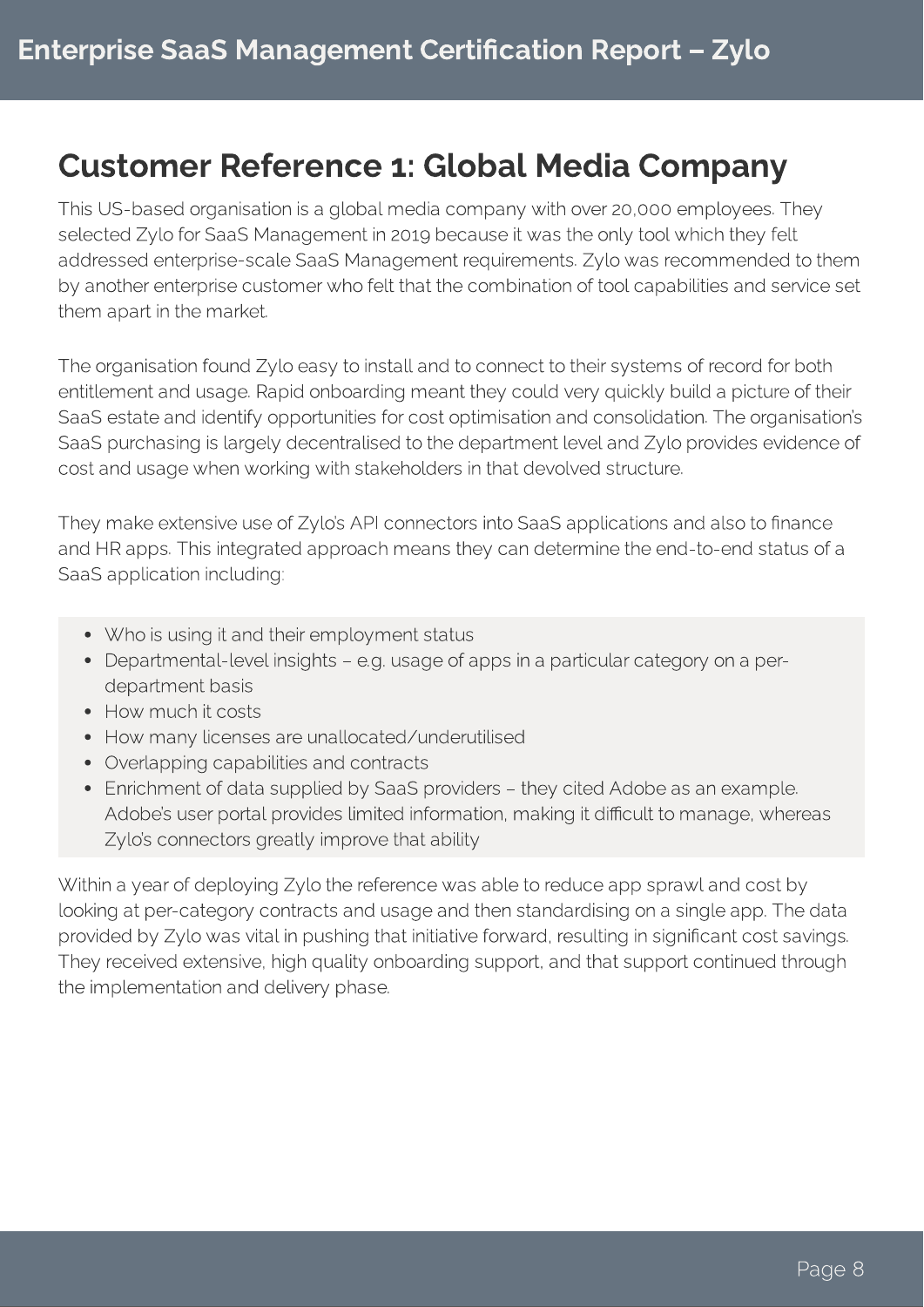### Customer Reference 2: Global Pharmaceutical **Company**

This US-based organisation is a global pharmaceutical company with almost 50,000<br>employees. They have a mature ITAM practice and selected Zylo for SaaS Management in 2019 following a comprehensive POC process. Zylo was chosen because its capabilities far surpassed those of the incumbent ITAM toolset, which continues to be used for non-SaaS surpassed those of the incumbent ITAM toolset, which continues to be used for non-SaaS software asset management.

Their primary driver for selecting a SaaS Management toolset was to gain visibility and perform<br>cost optimisation. A secondary requirement was to ensure that industry-specific requlatory compliance requirements were met. compliance requirements were met.

Prior to the growth of SaaS, the ITAM team had tight control over software spending with central<br>contracts in place for most large applications. SaaS led to a growth in P-card expenditure and departmental spending which eroded this control. In keeping with many other organisations facing an explosion in SaaS consumption, this organisation now uses SaaS Management tools and policies to manage departmental software purchasing. They also use Zylo to provide an application renewal service for departmental stakeholders and benefit greatly from the datadriven insights the tool provides. Further data-driven insights include highlighting areas of problematic P-card usage, which enable action to be taken to encourage departments to make problematic P-card usage, which enable action to be taken to encourage departments to make use of established processes for SaaS onboarding and consumption.

The organisation states that onboarding and ongoing support from Zylo is outstanding. In the onboarding phase weekly meetings were held and this resulted in rapid ROI. Zylo's customerdriven approach to developing new features and functions was noted by the reference and this is something we've seen reported consistently over the last three years. is something we've seen reported consistently over the last three years.

In conclusion, the reference states that Zylo provides the great data and actionate the great necessary to enable their team to remain relevant as their organisation migrates application spend to SaaS.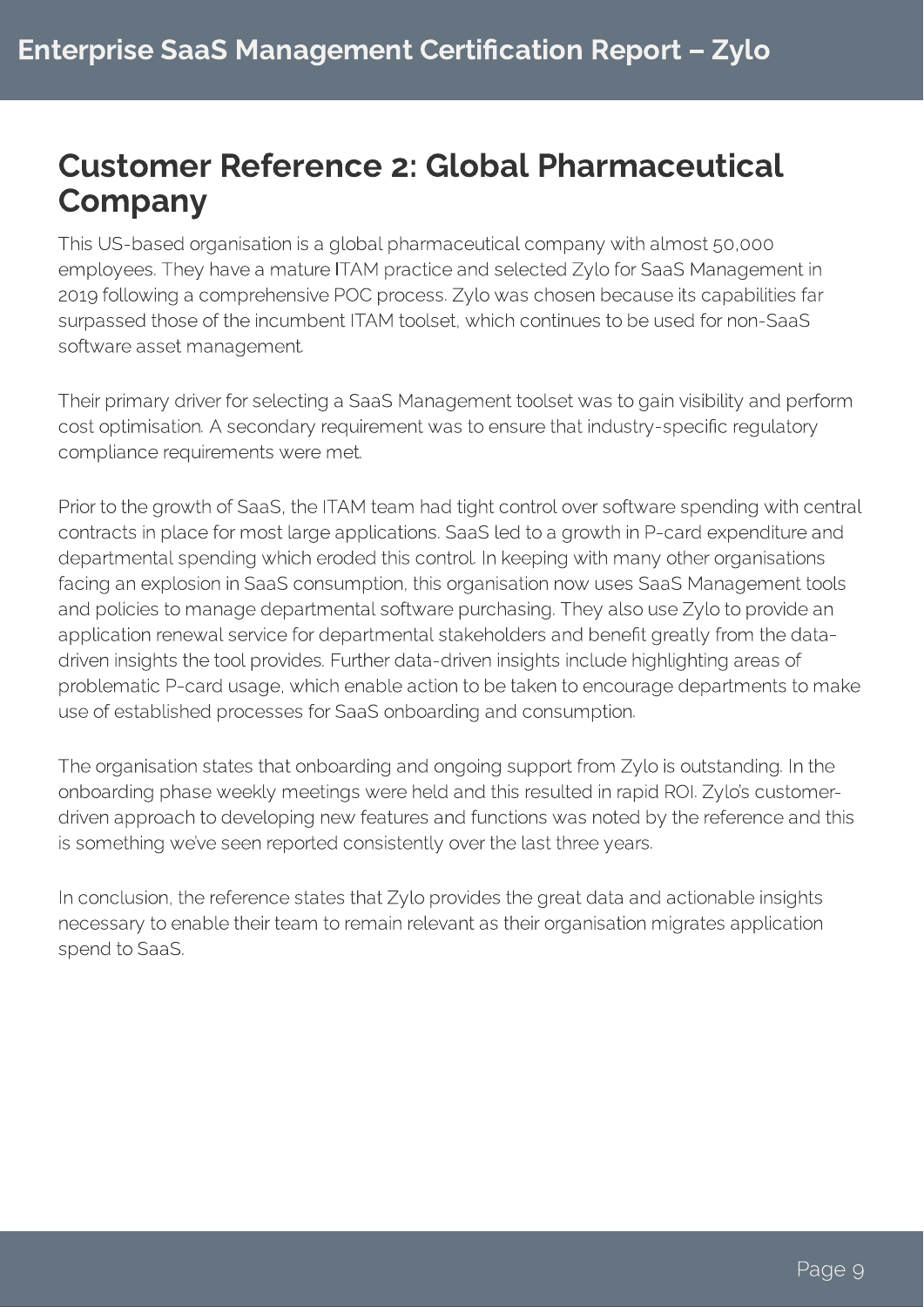## Conclusion

Zylo is an enterprise-ready SaaS Management tool and service from a market-leading and<br>well-established organisation. The roadmap for Zylo is strong and they have an impressive list of enterprise customers, primarily in the US. This US focus does mean that they focus discovery around solving shadow IT, and particularly SaaS paid for via expenses and P-cards. To get full value a prospective customer must therefore ensure that Zylo is compatible with their value a prospective customer must therefore ensure that Zylo is compatible with their accounting and expense systems.

Zylo excels at Renewals Management and Cost Optimisation, backing this up with automation standard's requirements for Risk Management it is noted that these capabilities in large enterprises are often covered by different toolsets and stakeholders. This was also borne out in comments from the reference customers. It is clear that Zylo's customer-led approach to comments from the reference customers. It is clear that  $Z$ ylo's customer for approach to development likely means those functions will be developed if their customers require them.

As the SaaS Management tools market matures and standardises on core use cases Zylo is<br>well placed to deliver on customer expectations. The platform is extensible, adaptable, and well placed to deliver on customer expectations. The platform is extensible, adaptable, and platform under continuous development.

Platform developments in the last 18 months include data-driven Insights, helping users focus<br>on what needs doing next. In early 2022 Zylo also launched Benchmarks, an innovative approach designed to help decision makers and operational teams optimise their SaaS estate across the "three P's" - Portfolio, Popularity, and Price. Benchmarks uses anonymized data from all Zylo customers to enable organisations to benchmark their SaaS estate against companies all zylo customers to enable a gainearens to benchmark the customers sympaths companies.<br>Of cimilar ciza and determine whether they have the right annihotion perfolio mix at the right of similar size and determine whether they have the right application portfolio mix at the right price.

The core leadership team is strong and has smoothly transitioned from startup/founder mode<br>to leading a much larger organisation. Customer service & success is consistently reported as being excellent, and this will be a key differentiator for Zylo as, over time, capabilities start to become standardised and generic across tools. become standardised and generic across tools.